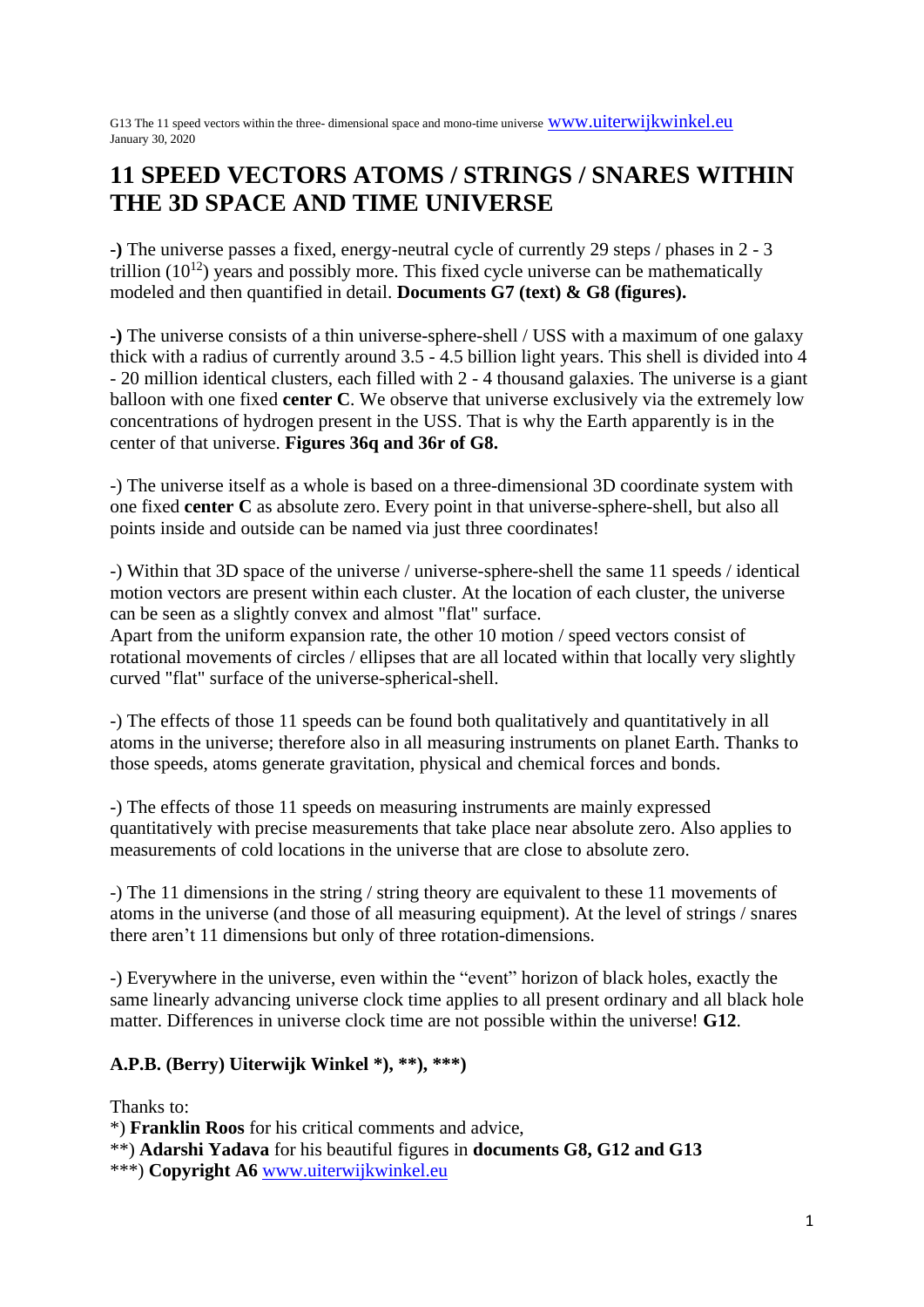# **\*1) INTRODUCTION:**

### **-) 10 – 11 dimensions:**

The string / snare theory recognizes elementary particles with mass and energy with at this lowest level as much as 10 - 11 dimensions of kinetic energy and therefore 10 - 11 different velocity vectors.

These 10 - 11 different dimensions / speeds are probably derived from: a) qualitative and quantitative measurements in particle accelerators, b) via measurements with astrophysical instruments and c) with measurements in equipment that take place near absolute zero kelvin.

### **-) The lowest level of mass / matter:**

The author sets this theoretical string / snare level more or less equivalent to the level of the **Higgs** mass particle that was found at **CERN** in 2012 - 2015 in collisions of protons in the HADRON collider. At **CERN,** however, only one Higgs (proton) mass particle was found. Until now (2020) the mirror image antiproton **Higgs particle** hasn't still been found / identified.

To find both super-symmetrical mass particles of the electron, separate research equipment still needs to be built.

**-) For the author, the whole universe is based on just 4 Higgs particles, strings, snares:** In **document F1a 2014 with figures** [www.uiterwijkwinkel.eu](http://www.uiterwijkwinkel.eu/) the author deduced the lowest level of *matter* the universe is based on just protons (p) / electrons (e) / neutrons (1p + 1e).

At the lowest level, this *matter* is based on only 4 different Higgs mass particles that are super-symmetrical two by two and form each other's 100% mirror image. Because of kinetic energy, those *Higgs / strings / snares* rotate around maximal 3 axis of rotation!

Those rotations clockwise or counter clockwise result in 3 deformations on these *Higgs, strings, snares.* To counteract these three distortions, those *Higgs, string snares* generate the following physically properties: 1) mass or anti-mass, 2) positive or negative electrical charge, 3) parallel or anti-parallel magnetic spin and 4) a spatial volume. Mass, charge and spin are the consequences of kinetic energy / speed!

Those 100% mirror image Higgs, strings and snares cannot cancel each other! Mass is not equivalent to energy! No  $E = mc^2$  at Higgs level. **Figures 1 - 6 F1a 2014.** 

#### **-) The author distinguishes a universe based on:**

- a1) two super-symmetrical Higgs, strings, snares as the only basic building blocks of the proton / antiproton and

- a2) two super-symmetrical Higgs, strings, snares as the only basic building blocks of the electron / anti-electron.

With these *4 elemental Higgs, strings, snares* all parts of the **Standard Model** can be built!

#### **-) Further construction of matter from Higgs, strings, snares:**

- b) The structure of Majorana particles (neutrinos and photons) is detailed in **document F1b + figures**.

- c) **Document F1c + figures** describes the structure of quarks and of the (anti) proton / (anti) electron and the transition from mass  $\rightarrow$  matter / antimatter. Only equivalent matter and antimatter can annihilate with each other via  $E = mc^2$ !

- d) The build-up out of hydrogen of the elements of the universally valid *Periodic Table of elements* and their forces is represented in document in **F1d + figures**.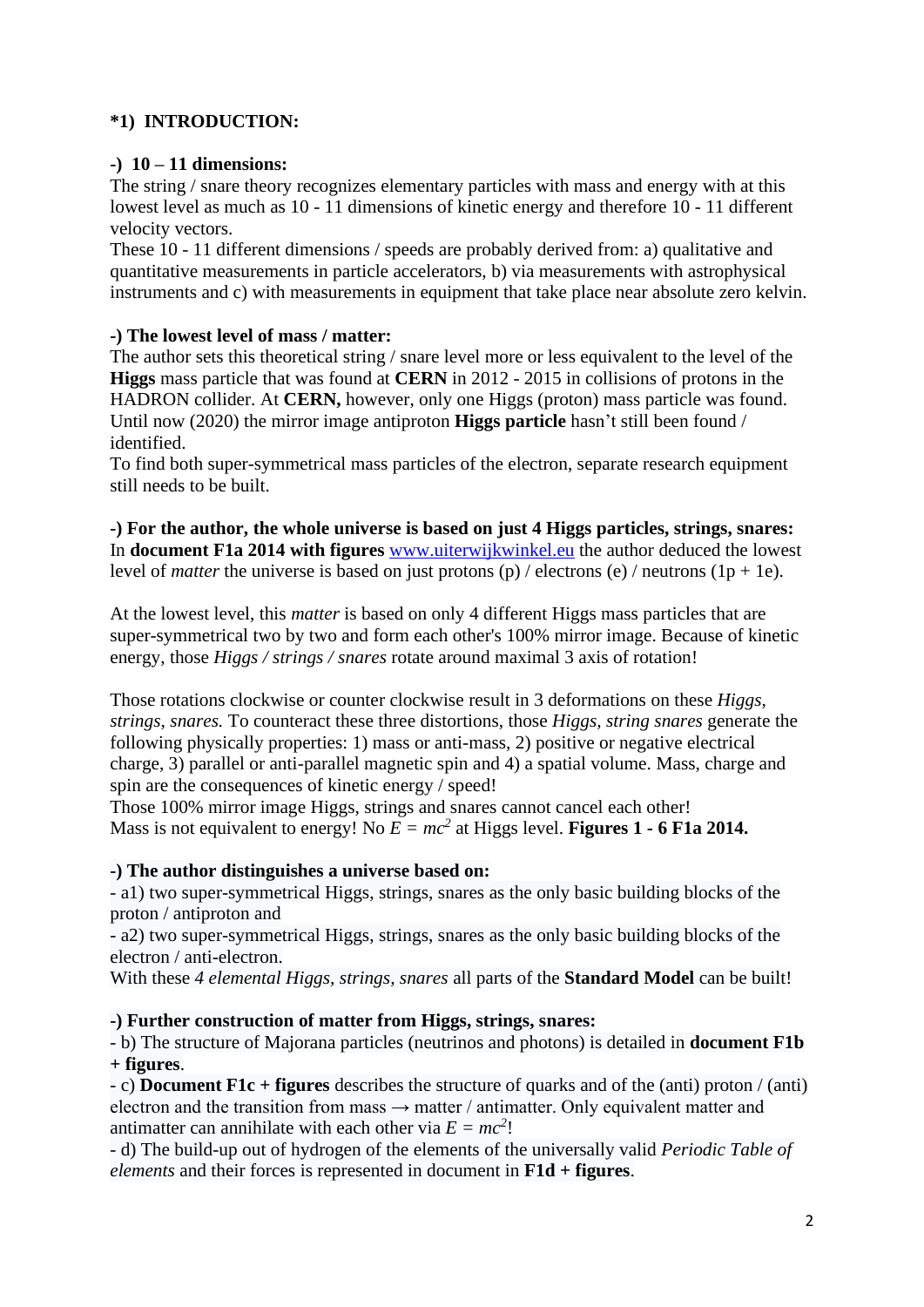- e) The formation of black hole atoms and their forces in **document F1e + figures** and - f) That of anti-atoms and their forces in **document C4**.

Based on those 4 Higgs, all matter in the universe is constructed out of protons, electrons and neutrons. Everywhere in the universe and within USS, starting from the nuclear fusion of hydrogen, exactly the same *Periodic Table of elements* applies.

The system of elemental forces, physical and chemical forces and bonds is also the same throughout the whole universe.

#### **\* 2) PROBLEM DEFINITION:**

According to the author, the aforementioned distinguished 4 **Higgs** particles at that level are subject to only 3 different forms of rotation! The 3 rotations are perpendicular to each other. **Figures 1 - 6 F1a 2014** [www.uiterwijkwinkel.eu](http://www.uiterwijkwinkel.eu/) .

Unlike the string / snare theory, those 4 distinct Higgs particles / strings / snares on that lowest level of matter are not subjected to no less than approximately 11 speeds / dimensions consisting of: 1) time, 2), 3), 4) length / width / height and 5) - 11) unspecified speed vectors. Where do these, undoubtedly, qualitatively measured dimensions come from? What do those dimensions actually represent?

### **\* 3) QUESTIONS:**

#### **The question is now at the lowest Higgs, string, snare level:**

- a) From a more three dimensional rotation of all Higgs particles around their longitudinal axis, latitude axis, and elevation axis instead of an 11 dimensional movement?
- b) That those 11 measured movements / rotations / dimensions are not present at the level of Higgs, strings / snares but only at the much higher level of atoms / molecules? That it concerns 11 movements to which all atoms in the universe are subject, possibly even to the level of the universe?
- c) These 11 movements of atoms in the universe each leave their own footprint on all atoms and specifically used on all atoms of the measuring equipment.
- d) Are these 11 movements in the universe / footprints increasingly reflected in measurements as these measurements take place; 1) becoming more accurate and 2) these take place ever closer to absolute zero kelvin,
- e) Are those measured 11 dimensions in the Higgs / string / snare theory actually these 11 speeds of all atoms in measuring equipment within the universe?
- f) If so, these 11 dimensions should in fact be considered as a type of "measurement errors" or as incorrect interpretations and explanation of measurements?

# **\* 4) ANALYSIS SPEED VIA MACRO CONSIDERATION UNIVERSE:**

In **documents G7 & G8** the author described the energy-neutral cycle that repeats the universe endlessly in 29 steps and in a period of 2-3 trillion  $(10^{12})$  years or more for one cycle. The universe always goes through the same cycle. We now live in the infinite universe / universe cycle +1.

Science now assumes our universe started 13.8 billion years ago with a superhot Big Bang. After all, only 13.8 billion light years from that universe can be observed because photons are transformed back into protons, electrons and hydrogen!

The current universe, however, started already about 40 - 45 billion years ago with a supercold Little Bang (**document G6**) that took place at 0 kelvin and originated from one super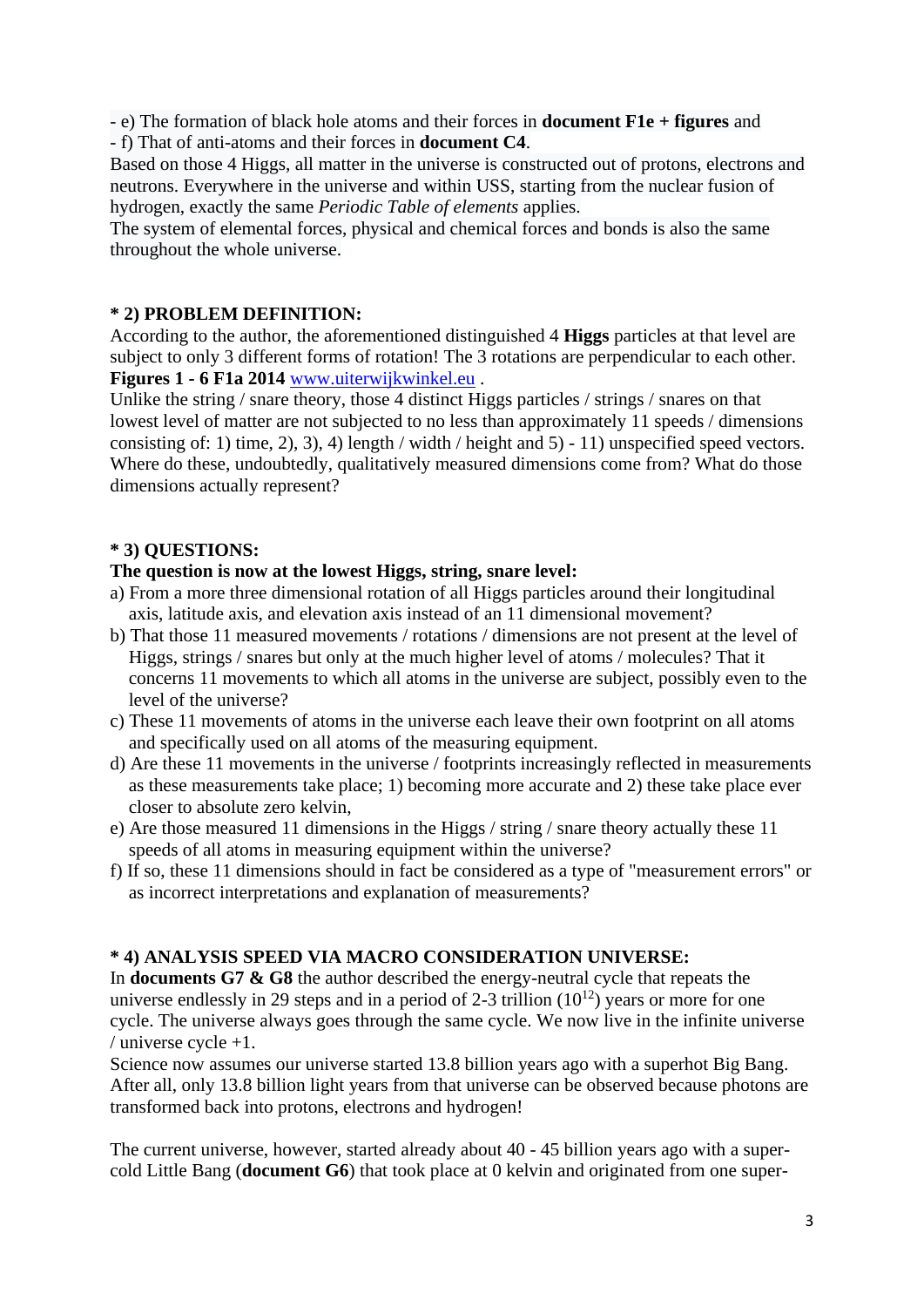large black hole. In the preceding universe, gravitation had accumulated all mass, matter, and all kinetic energy of that universe in that Little Bang black hole. The universe in fact is a 100% closed system for all mass, matter and kinetic energy (**9 Laws of the universe in document G4**).

At the end of each cycle, gravitation forms that Little Bang black hole with a radius of approximately 25 - 50 million km over and over again around the fixed **center C**. That **center C** always remains exactly in the middle of that black hole and middle of the universe and remains situated there throughout the entire cycle of the universe. That *Little Bang black hole*  contains all the mass, matter and kinetic energy of the universe that has been brought together by gravitation in the preceding period.

# **4.1 ALL FORMS OF BLACK HOLES ARE EXTREMELY UNSTABLE:**

In that *Little Bang black hole*, the electron shells of the present black hole atoms repel each other via their electrical and magnetic spring tension (**F1d**). Just like with gases, but much more powerful! All forms of compact celestial bodies / black holes are therefore extremely unstable as standard!

Only the presence of sufficient gravity (> **Critical black hole gravity / Cribhgra**) keeps those repelling forces / spring tension of blackhole atoms under control and keeps these repulsive black hole atoms trapped / jailed within that black hole and within this super cold (2.7 K) Little Bang black hole!

That electrical / magnetic spring tension between black hole atoms themselves also prevents a black hole from collapsing further into a singularity! The singularity of **Penrose** is physically impossible!

In the final phase of the formation of that gigantic super-cold Little Bang black hole (**G6**), that black hole eventually loses all forms of speed. With speed going towards zero, all forms of gravitation and gravitational energy also decrease towards zero. (Gravitation is not linked to mass but to the speed of atoms and their 'shell'-electrons. **Documents E3 and E3-1)**

# **4.2 THE SUPER COLD AT 0 K SETTLED LITTLE BANG; FORMATION OF ONLY PROTONS / ELECTRONES; NO E = mc<sup>2</sup> :**

With sufficient loss of speed and therefore loss of gravitation, all forms of compact celestial bodies / black holes reach their *Critical black hole gravity* or *Cribhgra*. At that moment, the mutual electrical and magnetic repulsion / spring tension between black hole atoms becomes greater than the gravitation that until that moment held the black hole atoms together / trapped / jailed within the black hole.

That Little Bang black hole then becomes unstable and falls apart into black hole atoms that are also unstable without the protection of sufficient gravity. **Document F1e + figures.** All black hole atoms then fall apart in a number of steps into only an equivalent number of protons / electrons. This **Little Bang** does not develop according to  $E = mc^2$ ! During this **Little Bang** and at 0 Kelvin, those protons / electrons still organize themselves in mono-layers of alternately one proton / one electron thick. **Document G6 and figures 1 - 30 G8.**

# **-) Electric spring tension causes new universe to expand without inflation:**

The electrical and magnetic spring tension present inside these mono-layer protons and the magnetic spring tension between the mono-layers mutually causes the new universe to expand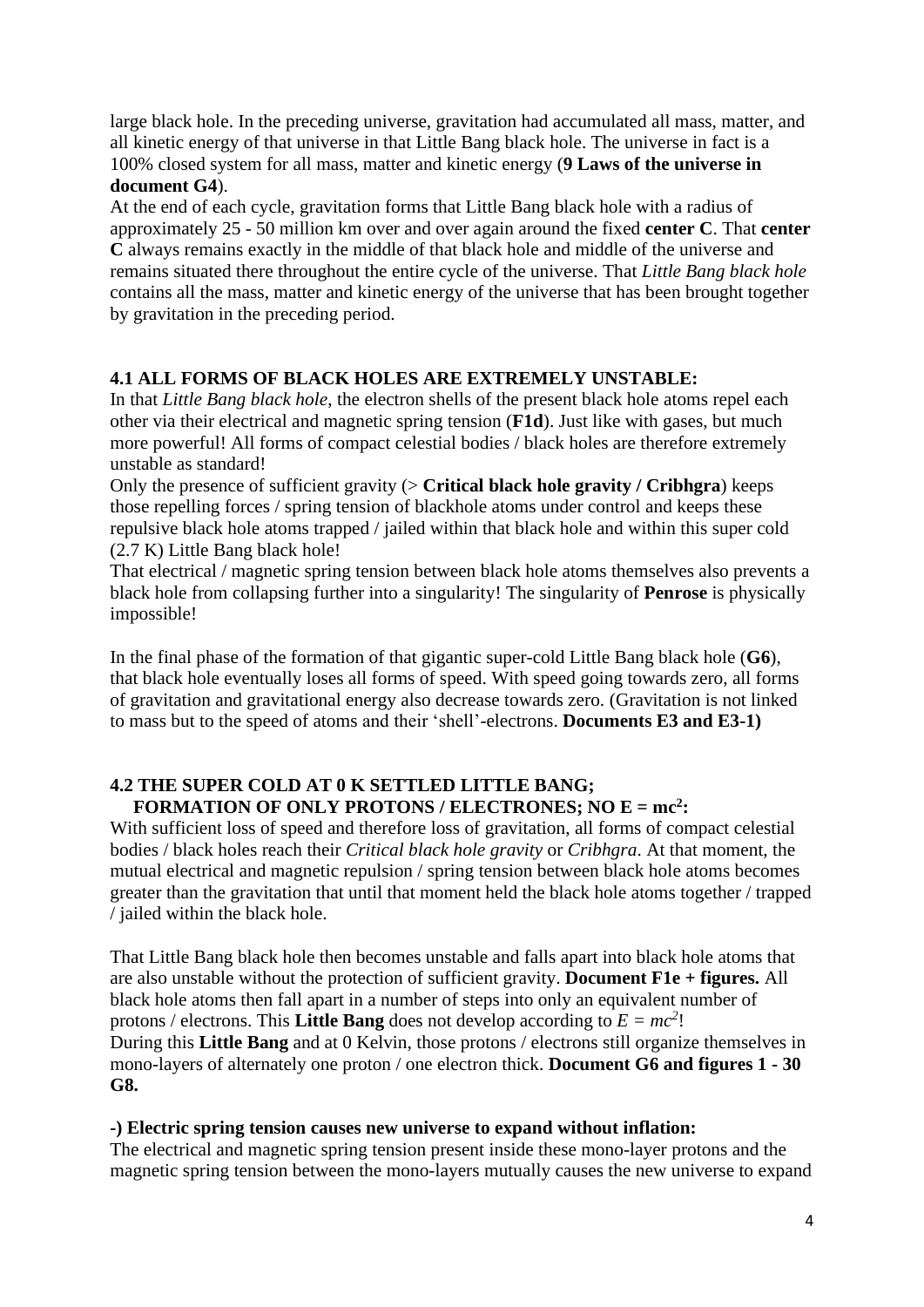from the outside of the former "*Little Bang black hole*". This is done in the form of super-cold mono-layer protons / electrons that expand by approximately 1/3rd - 1/2nd of the speed of light c from the outside of the former "*Little Bang*" black hole. This starts the expansion of the next as well past universe without inflation.

The protons move in a straight line from **C**; the electrons move at substantially the speed of light c in circular orbits with **C** in the center that are perpendicular to the expansion speed. See **Figure 20 G8.**

### **-) Settling cold Little Bang lasts for centuries:**

This expansion of protons / electrons starts without atoms and therefore without gravitational / gravitational energy and also without temperature. That peeling in mono-layers of protons / electrons and thus the entire Little Bang takes about 1,300 - 1,500 years before a hollow interior space finally arises and only then is there an expanding universe-spherical-shell.

# **4.3 FORMATION OF HYDROGEN, GRAVITATION AND GRAVITATION ENERGY:**

After 5 - 10 billion years of expanding those mono-layer protons / electrons without atoms and without gravitation, a thin perfectly round universe-spherical-shell / USS has been formed with a radius of at least approximately 3.5 - 4.0 billion light years consisting of mono-layers protons / electrons.

During the expansion, there is an increasing distance within the mono-layers between the individual protons and electrons present. This may result in a slight decrease in the expansion rate.

At some point sufficient space has been created between individual protons and electrons in such way that each proton can capture its own "shell"-electron and then do so. Thereby, only the simplest hydrogen atom is formed simultaneously, all over the whole universe-sphericalshell / USS. That moment no other element / atom / isotope is formed. (**G6 + figures 19 - 32**)

### **-) With hydrogen gravitation and a huge amount of gravitational energy relative C is added to the universe and its cycle:**

That hydrogen atom / molecule in turn generates gravitation and therefore gravitational energy relative to **center C** as well and further temperature. From scratch, a huge amount of gravitational energy relative to **C** is added to the universe cycle and this energy is completely free of charge! That is in fact the origin of the so-called "dark" energy in the universe.

### **-) Gravitation inhibits expansion of the universe; convert expansion speed into rotation speed:**

From that moment (35 - 40 billion years ago), gravitation puts a brake on the expansion rate of the universe / universe-spherical-shell. The energy released during this process is converted into rotational speed / energy at various (10) different levels of rotation. In total the author now distinguishes 10 rotational levels schematically represented in **figures 63d, 63e and 63f of G8**. Those 10 rotational speeds are all fully situated within the universe-spherical-shell / USS!

However, that conversion of expansion speed to those rotation speeds already started 30 - 35 billion years ago. The present galaxies therefore rotate around their axis much faster than is possible on the basis of the Big Bang theory, which only covers 13.8 billion (light)years.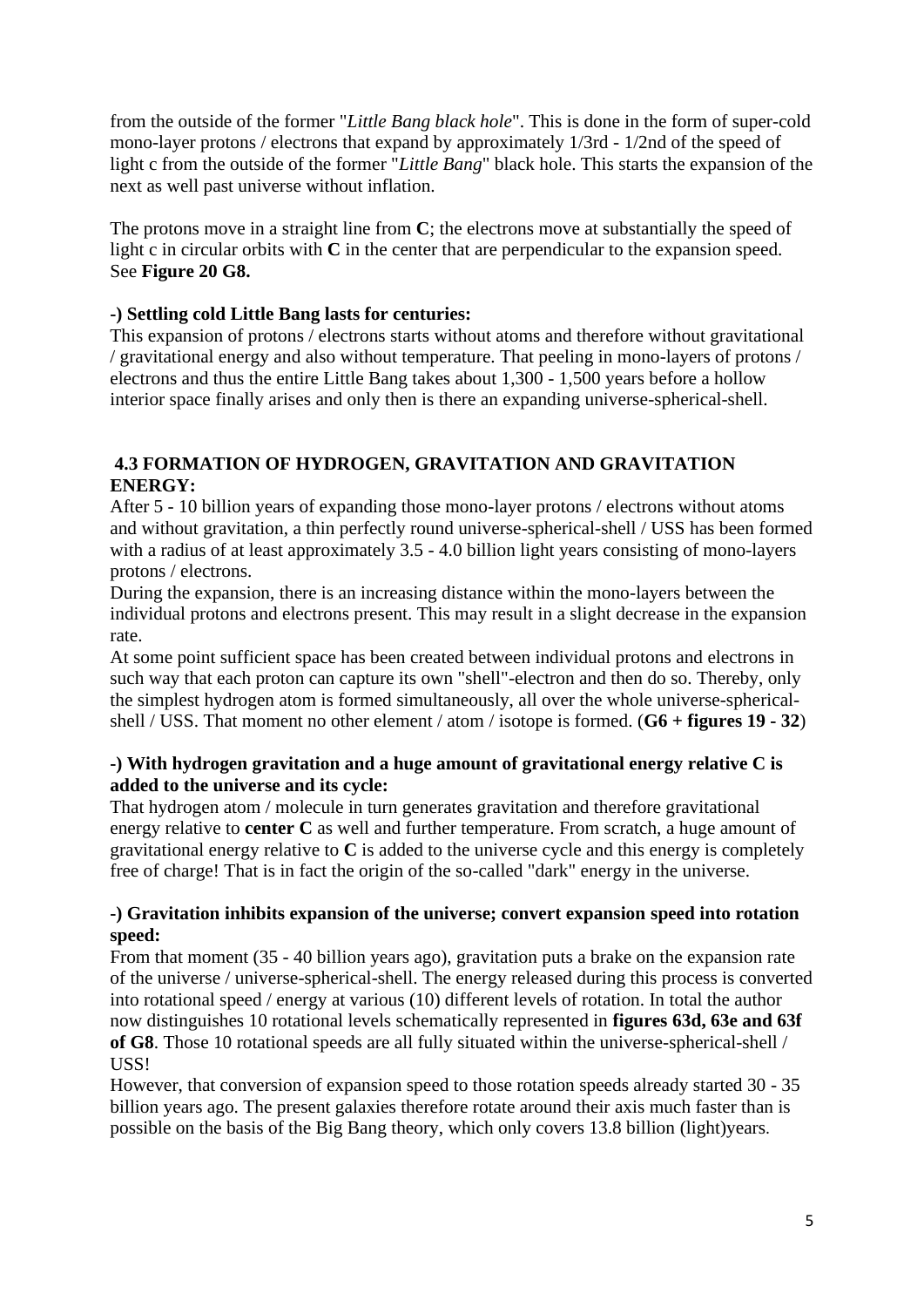Because of these higher velocities of atoms, all 'shell'-electrons of these atoms also generate (much) more gravity than is currently assumed by Science because of the now usual fixing and incorrect coupling between gravity and mass.

Furthermore, the observed rotation speeds are part of a much larger (invisible) system of rotation speeds each generating their own gravitational vector. The observed speeds are correct and have nothing to do with "dark" matter. Those speeds are linked to a quantitatively much higher gravity than Science realizes!

# **4.4 THE THREE ELEMENTARY DIMENSIONS OF THE UNIVERSE:**

The universe now has the shape of a thin perfectly round universe-spherical-shell / USS with a radius of approximately 3.5 - 4.5 billion light years with the **center C** always exactly in the middle. By deflecting light in the hydrogen / helium present within the universe-sphere-shell and via the H2 / He gas lenses of galaxies (no gravitational lenses!). **Document G12.** We perceive the universe very differently. Not in the form of a universe-spherical-shell but more with the Earth in the center of the universe!

That universe-spherical-shell/balloon is currently at most one galaxy thick and expands everywhere at the same speed of approximately 450 km / s relative **center C**. **Figures 36d and 36e G8.**

Between the galaxies, the universe-spherical-shell is only up to a few light minutes - light hours thick and filled with extremely low concentrations of pure hydrogen. At the location of galaxies, He, Li and other higher elements are present as well originating the Big Bangs during the start of the galaxies that took place around 15-20 billion years ago.

That universe-sphere-shell is now subdivided into approximately 4 - 20 million nearly identical facet areas / clusters, each filled with approximately 2 - 4 thousand galaxies.

# **-) Universe has one fixed center C and three-dimensional system with three axes:**

That universe-sphere-shell has just **one center C**. The universe as a whole is based on a threedimensional system of axes with longitudinal axis, latitude axis and height axis with **center C** of the universe as common origin / zero point. That zero point is fixed. The direction of these 3 axes from **C** can be freely selected once. All locations / positions in the universe (universesphere-shell, inside and outside) can then be characterized with three numbers / coordinates! (This choice of **a fixed C** and three axes may have consequences for the **Riemann tensor**)

Due to gravitation, the expansion rate of the USS is slowed down further and further. The energy released during this process has been converted since 35 - 40 billion years ago into the rotational speed / energy of all the galaxies now present in the USS. As a result, those galaxies rotate much faster on their axis and generate more gravity than is possible based on the current Big Bang theory that would have taken place 13.8 billion years ago.

# **4.5 EVERYWHERE IN THE UNIVERSE EXACTLY APPLIES TO THE SAME UNIVERSE CLOCKTIME:**

Time in this universe started around 40 - 45 billion years ago simultaneously with the super cold at 0 Kelvin settled Little Bang and start of the new / next universe. In the universespherical-shell, as well inside and outside the USS, exactly the same linearly moving universe clock time applies everywhere in the entire universe.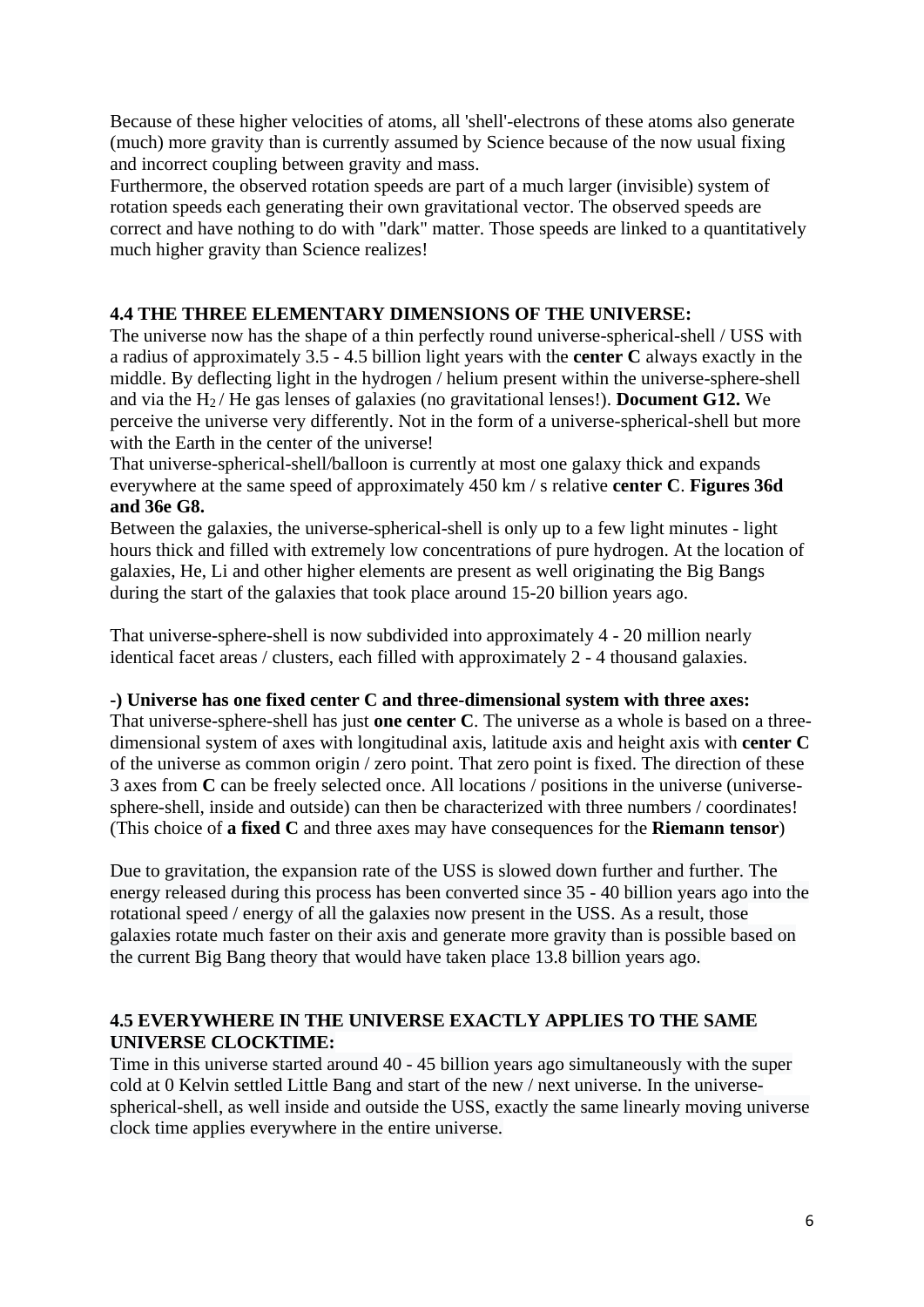Within the universe and the universe-spherical-shell differences in the universe clock time are in principle impossible. That exactly the same universe clock time (UCT) also applies everywhere within black holes!

# **4.5.1 DIFFERENCE IN SPEED ATOMIC CLOCKS RESULTS IN DIFFERENT TIMES:**

Two or more exactly identical atomic clocks indicate time differences as soon as such identical clocks are subjected to different velocities in the universe / earth. Due to differences in velocity, small quantitative changes / differences occur in all physical and chemical forces and their bonds of all atoms in these clocks. This results in differences in the time measured by these clocks forms the basis of GPS systems! The measured differences in time however aren't absolute differences in the universe clock time!

The actual universe clock time cannot be measured directly for us. This can only be deduced model-wise via the mathematical model of the universe and its cycle. The author's vision of time (and space) in **G12** has (far-reaching) consequences for scientific publications and visions that were based on the possibility of distorting time and / or space as formulated in **Einstein's** theory of relativity.

# Mm **4.6 THE 11 SPEED VECTORS WITHIN THE UNIVERSE SHELL:**

# **4.6.1 THE GROWTH SPEED OF THE UNIVERSAL SHELL**:

During the first 5-10 billion years, the universe-sphere-shell expanded by approximately 1/3rd - 1/2nd of the speed of light c in mono-layers of protons and electrons. So without atoms, gravitation and without inflation. In the first long period without atoms, this expansion was hardly or not at all inhibited and remained within the framework of the speed of light. The expansion rate is assumed to be constant during that period.

About 35 - 40 billion years ago, each proton captured its own "shell"-electron. At the very same moment, the hydrogen atom / molecule was formed throughout the universe/ USS. In addition to physical and chemical forces, this hydrogen atom also generated gravity / gravitation energy and temperature in the universe-spherical-shell as elaborated in **document F1d.** From nowhere a huge amount of gravitational energy relative to the **center C** was added to the universe-sphere-shell / the universe and cycle of the universe completely free of charge!

This is the so-called "dark" energy and is the driving force behind the energy-neutral cycle of the universe. Since then, gravitation slows down the expansion of the universe-spherical-shell equally. The energy released can not be converted into heat! Only for a small part in new gravitational energy relative to C.

For the most part, however, this released energy is converted into new forms of rotation speed that are locally perpendicular to the expansion speed of the universe-spherical-shell. At present, around 10 different elliptical rotational speeds can be distinguished at various levels, all of which are completely situated within the universe-spherical-shell and which are all perpendicular to the expansion speed! Those currently around 10 levels of rotations started around 35 - 40 billion years ago at the level of hydrogen atoms / molecules.

Over the billions of years, that rotation has grown to ever larger circles / elliptical movements / speeds with ever greater dimensions and radius. At each higher level, the radius is at least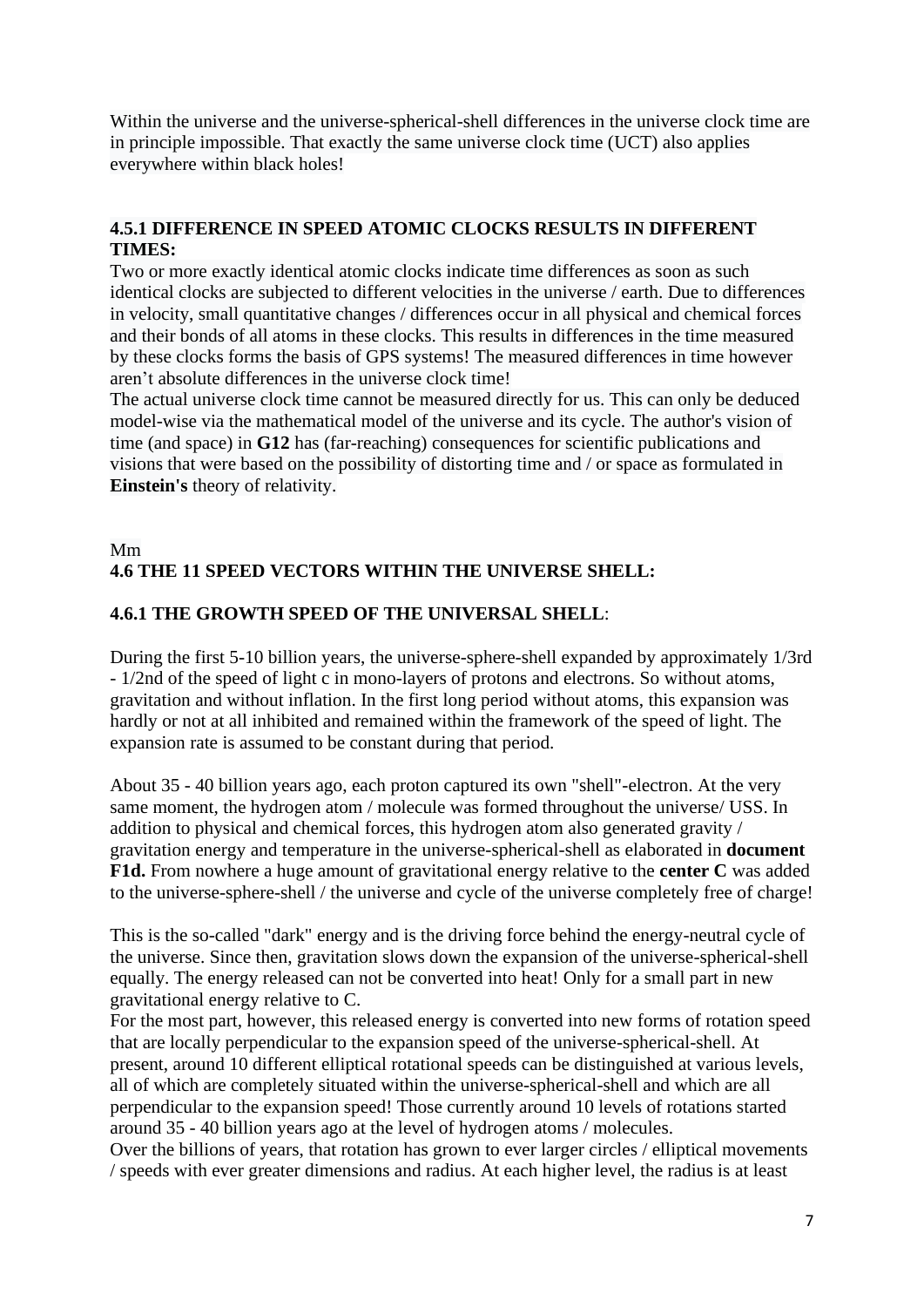tens to thousand times greater. Of those 10 elliptical rotational speeds within the universesphere-shell are:

- -) 5 6 rotations present within the level of individual galaxies,
- -) 4 5 rotations present within the clusters of 2 4 thousand galaxies.

# **4.6.1.1 END EXPANSION UNIVERSE / UNIVERSE-SPHERICAL-SHELL / USS:**

The elliptical movements of celestial bodies and galaxies within the universe-spherical-shell result in all kinds of collisions on all levels. In 350 - 450 billion years, gravity has reduced the expansion rate of the universe-sphere-shell to zero.

Then the expansion rate and the currently nine rotational speeds are merged via collisions to ultimately only one rotational speed of the *central cluster black hole* that includes all mass, matter and kinetic energy of the now present 2 - 4 thousand galaxies in the cluster. All *central cluster black holes* have the same amount of mass and kinetic energy. Their rotational axes are all precisely aligned with **center C** of the balloon-shaped universe. These cluster of black holes do not exhibit any form of rotational movement.

With those preceding collisions between black holes and between galaxies, at least one of those 9 rotation speeds always disappears as well connected gravity and gravitational energy! Within each cluster, tens of thousands of **LIGO/ VIRGO** observable collisions will occur in the next many tens of billions of years before all the current 10 speeds have merged into those as the only remaining rotational speed of the *central cluster black hole*.

# **4.6.2 4 - 5 ROTATION SPEEDS AT THE LEVEL OF CLUSTERS OF GALAXIES:**

About 5 - 10 billion years after the Little Bang, protons and electrons together form an atom and the hydrogen atom / molecule and thus also gravitation. This gravitation slows the expansion speed of the universe-spherical-shell. This now results in approximately 9 movements within the universe-sphere-shell in the form of almost circles to ellipses. In the universe-sphere-shell, those rotations start at the lowest level of H atoms  $/H<sub>2</sub>$ molecules. This braking results over time in rotations within the hydrogen gas in the form of equal ellipses that are located at ever higher levels within all 4 - 20 million identical clusters. At every higher level the radius of the ellipse is tens to thousands of times greater.

Over the course of billions of years, that hydrogen gas in the universe-spherical-shell also continues to cool until the condensation point of  $H_2$  is reached at around 20 Kelvin. At that moment this gas turns into a liquid. Then the gravitation locally becomes greater than the gas pressure. Entropy disappears. Gas clouds then collapse into first small and later into everincreasing rotating spheres of pure liquid hydrogen.

As a result of the elliptical movements on different levels, a huge number of collisions take place between those small hydrogen spheres, as a result of which a number of those hydrogen spheres become increasingly larger and the temperature of which rises further and further to millions of Kelvin. Gravitation then keeps that hot pure hydrogen gas / plasma together / trapped.

Through collisions and gravitation, approximately 2 - 4 thousand super-large, identical rotating and super-hot, gravitational-shaped hydrogen spheres are held together within each cluster, all of which are on the way to a spontaneous and simultaneously occurring super-hot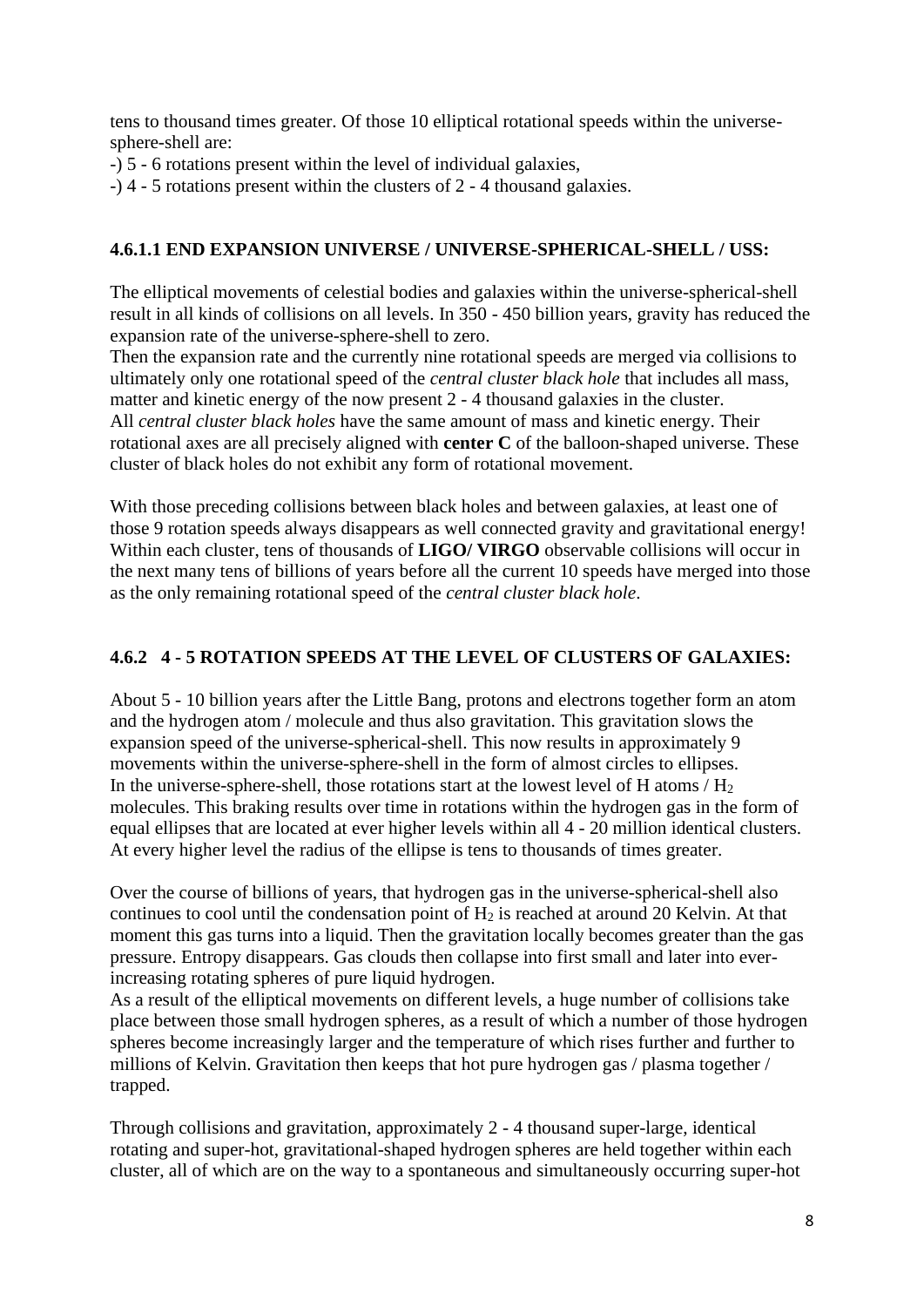Big Bang. Radioactive material is still absent. As a result, the nuclear fusion in the hydrogen spheres / Big Bangs just starts at a much higher pressure and higher temperature than the fusion in later star formation. Each of those Big Bangs marks the birth of one galaxy. With the nuclear fusion in the central sphere the central black hole of the galaxy is created there.

The spiral arms of the galaxy arise from the 2 - 4 smaller non-rotating smaller hydrogen spheres or **Roemers**. No nuclear fusion occurs in these **Roemers**. During those Big Bangs, both the central black hole of the galaxy and the 2 - 4 spiral arms of the future galaxy are formed. Universally, these Big Bangs occur almost exactly simultaneously (universe clock time)!

#### **-) All forms of electromagnetic, cosmic and particle radiation are exclusively transported through the universe-spherical-shell and maximal the speed of light:**

All radiation from photons, cosmic radiation and particle radiation released with these Big Bangs can only move within the matter (especially  $H_2$ ) present in that thin universe-sphereshell and can only move there. This radiation cannot move through the absolute vacuum space on either sides of the universe-spherical-shell. This results as well in a 100% closed universe for mass, matter and kinetic energy! All forms of radiation are all held at the speed of light c.

# **-) For gravitation and time, for the time being the only non-electromagnetic forms of "radiation", those limitations do not apply; gravity and time moved on all sides through the whole universe and with speeds >> the speed of light c:**

These limitations do not apply to gravitation and time. Gravity moves from the "shell" electrons of atoms on all sides, also through the absolute inner and outer vacuum of the universe! Because of this dilution, gravity is so extremely weak  $(c<sup>-4</sup>)!$ 

Time moves linearly from **center C** of the universe with also infinitely high speed. Everywhere in the universe therefore exactly the same universe clock time also applies within and inside black holes as well!

### **-) After those Big Bangs, the universe-spherical-shell is superhot for billions of years:** The energy emitted during these Big Bangs is trapped 100% within the universe-sphericalshell and keeps this USS extremely hot over a period of billions of years. However, within a period of 13.8 billion years, those photons of light and infrared and particle / cosmic radiation are all transformed back into protons, electrons and ultimately into new hydrogen. Only then the universe-spherical-shell can cool down.

Within each cluster, two to four thousand galaxies with two to four spiral arms and around their own central black hole arise simultaneously as a result of gravitation.

Stars only come into existence after the photons emitted by the Big Bangs have been transformed into matter  $/H<sub>2</sub>$  within 13.8 billion years. Only then the plasma in the universesphere-shell can further cool down and transform into gases, liquids and solids. This cooling and formation of liquids and solids occurs step by step with hydrogen and helium as the last. However both gasses not further than a liquid. The gas pressure / entropy in the USS disappears with the complete condensation of  $H_2$  / He.

Within each cluster, those 2 - 4 thousand macro-galaxies are all subject to the same approximately 4 - 5 different ellipse-like movements **V(r1) - V(r5).** Those movements / speeds **V(r1) - V(r5)** are shown schematically in **Figures 63d and 63rd document G8**.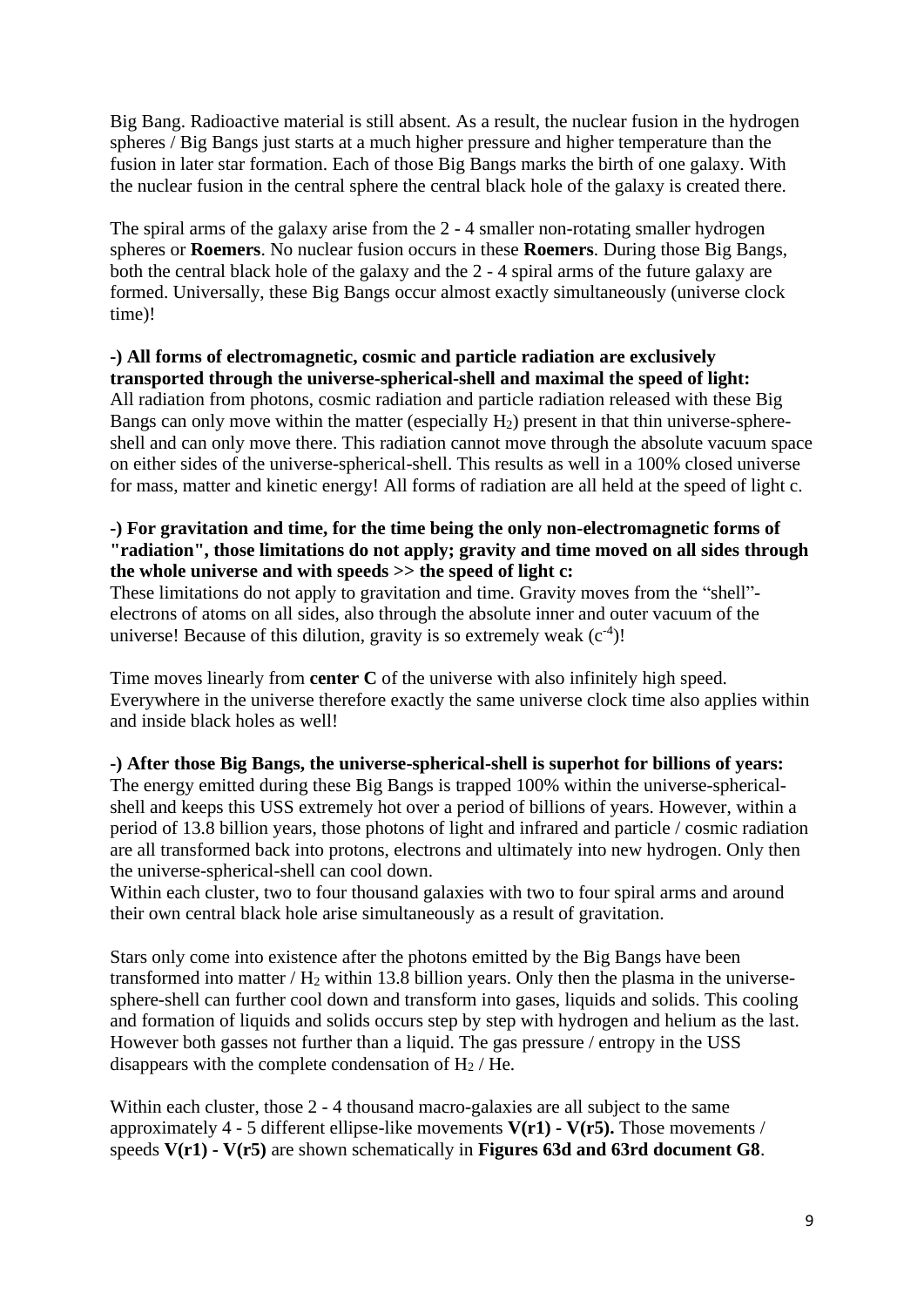At every higher level the radius of the ellipse becomes a factor of hundreds to thousands of times greater. Almost impossible to grasp in one figures!

These movements guaranteed in the past and also will guarantee all sorts of collisions between all galaxies in the future. Over the next 350 - 450 billion years, gravity continues to slow the expansion rate of the USS towards zero.

For all clusters of 2 - 4 thousand galaxies, those collisions result in that only *one central cluster black hole* with only one rotational speed will remain. All rotational axes of that central cluster of black holes are precisely aligned with **center C**.

All atoms in each of those 4 - 20 million clusters are now undergoing the same 4 - 5 ellipse movements **V(r1) - V(r5)** within each cluster in addition to an equal expansion rate.

# **4.6.3 5–6 ROTATION SPEEDS ATOMS WITHIN ALL GALAXIES:**

Those billions of Big Bangs of galaxies occurred around 15 - 20 billion years ago. Before those Big Bangs billions of identical fast rotating central superhot hydrogen spheres (**R1A**) were formed by gravity each with an amount of pure hydrogen equal to hundreds of billions of stars.

Around every central globe (**R1A**), 2 - 4 smaller and less hot pure hydrogen spheres (**Roemers**) were formed rotating in the local plane of the local universe-spherical-shell. Those 2 - 4 **Roemers** themselves do not rotate around their axis! The entire rotating system is in balance through gravitation. Those billions of identical central hydrogen spheres and 2 - 4 **Roemers** are getting bigger and hotter in time. Phase 15 cycle of the universe **G7**.

At the same moment, nuclear fusion starts simultaneously in those billions equal large and hot pure hydrogen spheres present in the USS. As a result of nuclear fusion "shell"-electrons of atoms are bound to the atom core. Thereby an enormous amount of energy is released in the form of photons and gravity is lost.

As a result of that nuclear fusion, the central hydrogen sphere loses an estimated 13-15% of its present gravity during the Big Bang. No nuclear fusion in the smaller / cooler **Roemers.** Due to the loss of gravity in that central sphere, these 2 - 4 **Roemers** are thrown away / ejected in the plane of the local universe-spherical-shell during these Big Bangs. These **Roemers** evaporate due to the heat from the Big Bang, which is supplied via the HBS and remains concentrated within it. **Figure 36o G8.**

# **-) Central fused sphere collapses into central black hole galaxy:**

In the central sphere, the electrons collapse shells of the formed elements  $\geq$  Be during this Big Bang in the direction of their atomic nucleus. The ordinary atoms > Be just formed thereby shrink completely to black hole atoms. The central part of the fusion area therefore collapses into the rapidly rotating central black hole of the coming galaxy.

The majority of the rapidly rotating hydrogen of the large central sphere (about 85%), however, does not fuse and is blown away especially in the plane of the direction of rotation or in the plane of the local universe-spherical-shell together with the outer part of the fusion region. **Figures 42 - 54 G8.** With those Big Bangs, all elements of the Periodic Table are constructed.

Due to the loss of gravity in the large central sphere, the equilibrium is broken and the 2-4 spheres **/ Roemers** are flung away in the plane of the slightly curved universe-spherical-shell.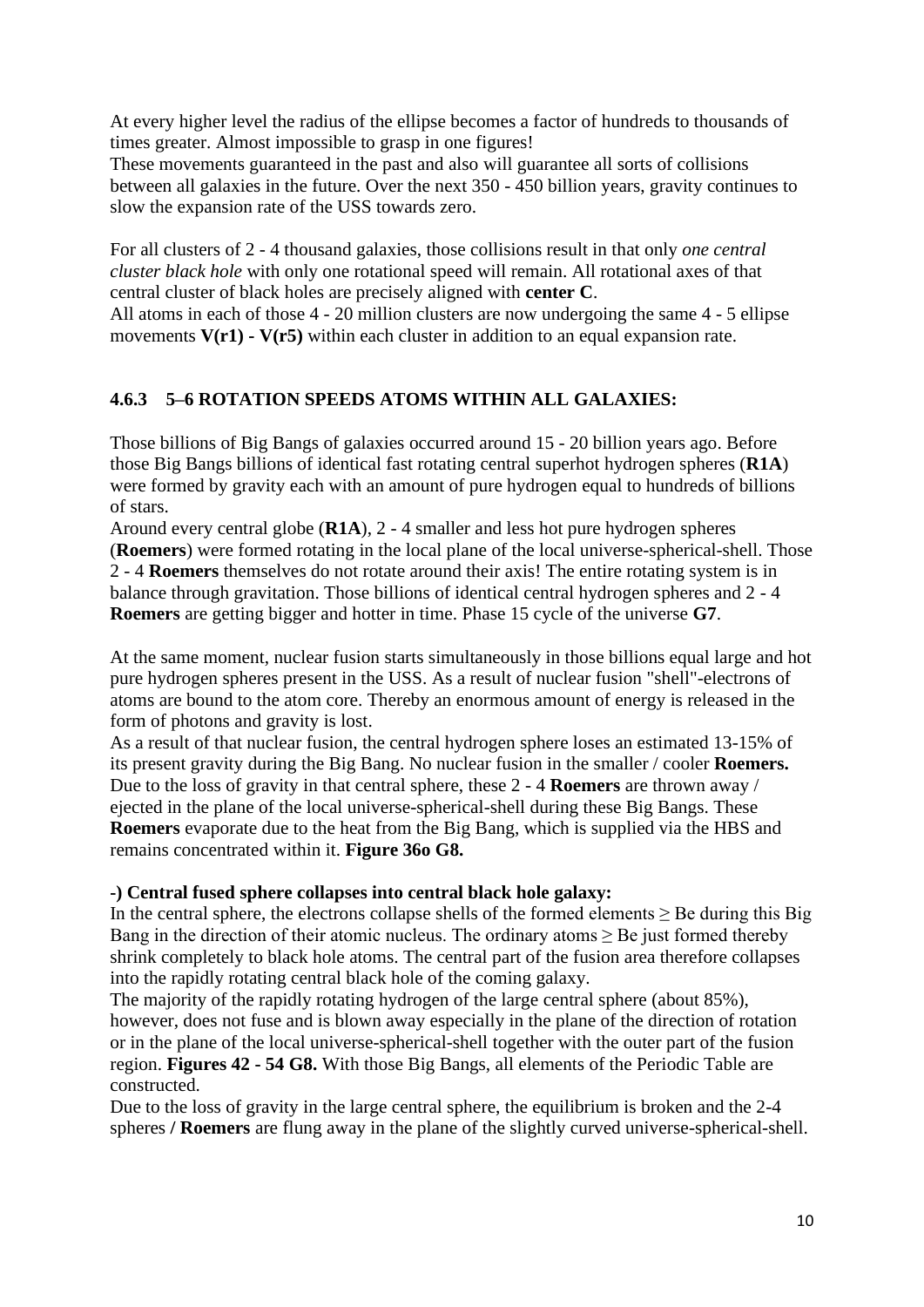Due to the enormous amount of energy released from the Big Bang, these cousins completely evaporate hydrogen spheres / **Roemers** into plasmas. The gravitation of these **Roemers,** however, also pulls the emitted matter back into the plane of the universe-spherical-shell.

That entire process of these Big Bangs is described in **phase 16** of the universe **cycle (G7 (text) + G8 (> 130 figures) and is outlined in figures 42 - 54 of document G8.** At the same moment as these Big Bangs of galaxies occur, both the central black hole of the coming galaxy and the 2 - 4 spiral arms of the galaxy emerged from the 2-4 **Roemers** flung away and evaporated into plasma.

All electromagnetic radiation and particles will continue to move within the universe-sphereshell for a maximum of approximately 13.8 billion years until these photons and particles are converted back to protons, electrons and hydrogen. Only then the plasma in the USS can further cool down to become pasty solids and eventually cool down to the various points of condensation of these gases. Turning into liquids the gas pressure and entropy is lost. In the meantime, the expansion rate of the USS is still being slowed down and converted into rotations of the developing galaxies (rotation of the central black hole  $+ 2-4$  spiral arms). This concerns, the rotation of the galaxy itself **V(r1)** and that of the spiral arms within it **V(r6). Figures 63d and 63f.** Thereafter, the hydrogen gas and ultimately also the helium gas formed during those Big Bangs cools to the condensation points of approximately 20 kelvin for hydrogen or up to approximately 3 kelvin for helium.

This condensation of plasmas into liquids in the spiral arms together with gravitation results in a large variety of solar systems with a large variation in rotations **V(r7)** of neighboring solar systems. All stars are subject to their own rotation **V(r8).** All present planets and moons are subject to their own rotations **V(r9)** about their star and the own rotation of the planet itself **V(r10).** At least 6 forms of rotation can be distinguished within all galaxies. **Figures 63d and 63f.**

**-) A total of 9 - 10 different rotational movements within the universe-sphere-shell:**

All atoms within the universe are now subject to no less than 9 - 10 rotational movements in addition to the expansion rate. Each of those 10 - 11 movements in itself leaves its own specific footprint in the orbits of all the "shell" electrons of all the atoms present! This number of 10 - 11 movements of atoms in the universe is equal to the number of assumed dimensions in the string / string theory! But aren't present at that level!

# **\* 5) DISCUSSION:**

In this document, the universe is presented as a giant balloon with a radius of 4 - 4.5 billion light years and with the thickness of no more than one galaxy. Between those galaxies, that universe-sphere-shell is extremely thin for a few light hours / light days and consisting of an extremely low concentration of 100% pure hydrogen gas. Near the galaxies it consists of a mix of hydrogen, helium, lithium and ions from higher elements.

That universe-balloon shell has one fixed **center C**. Viewed from **center C**, a threedimensional system / space applies. Every location / point in that universe and of that universe-sphere-shell can be described via just three coordinates! The tensors may need to be adjusted.